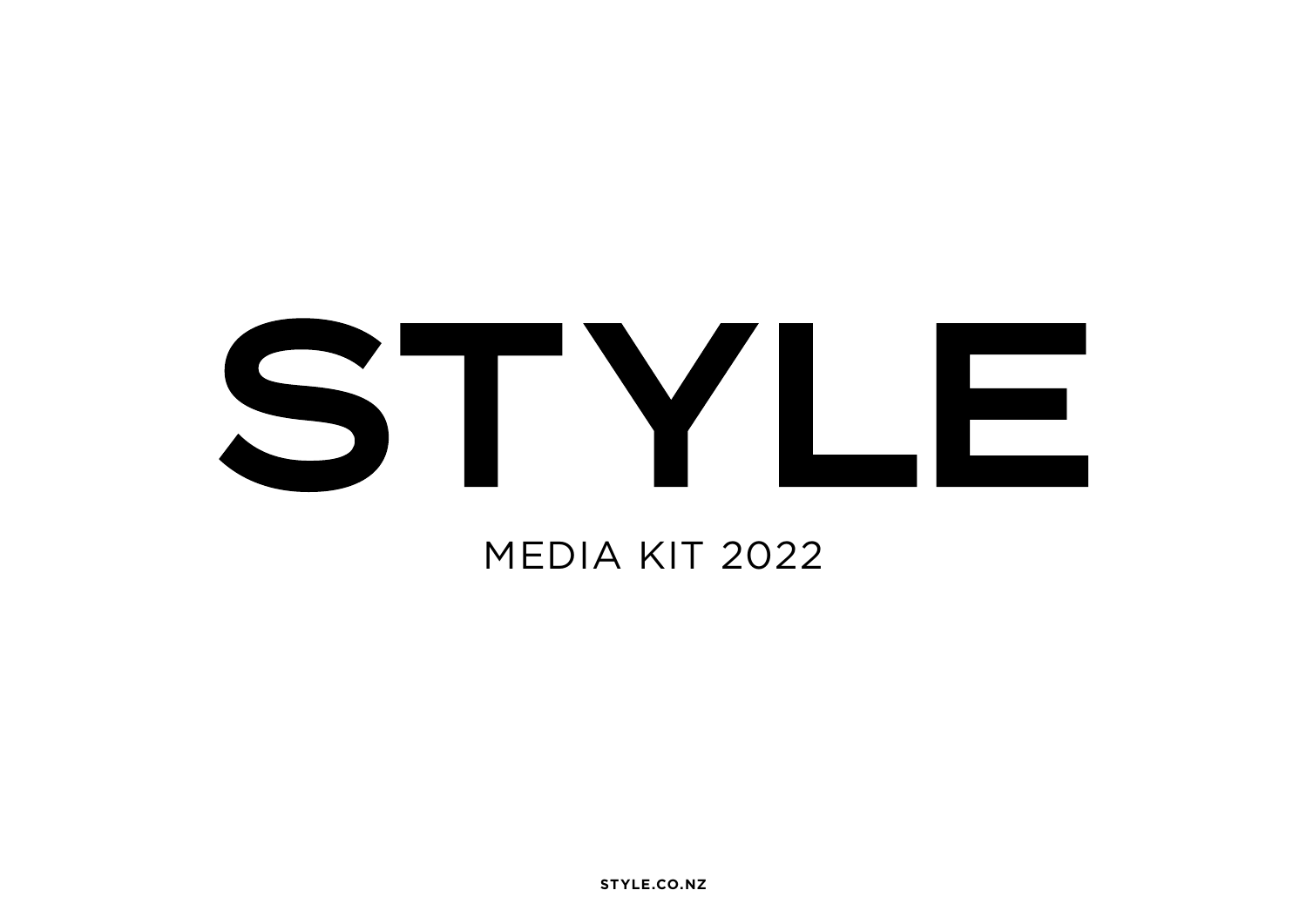### WELCOME

### **BESPOKE LUXURY AT HOME AND ABROAD**

STYLE is a celebration of great design, a showcase of top creative talent, and an escape to the world's most luxurious locations.

Be enticed by sophisticated décor and architecture, premium fashion and accessories, innovative beauty products, intriguing art and cultural experiences, and must-visit dining and travel destinations.

STYLE is a way of life that embraces ambition, elegance and extravagance.

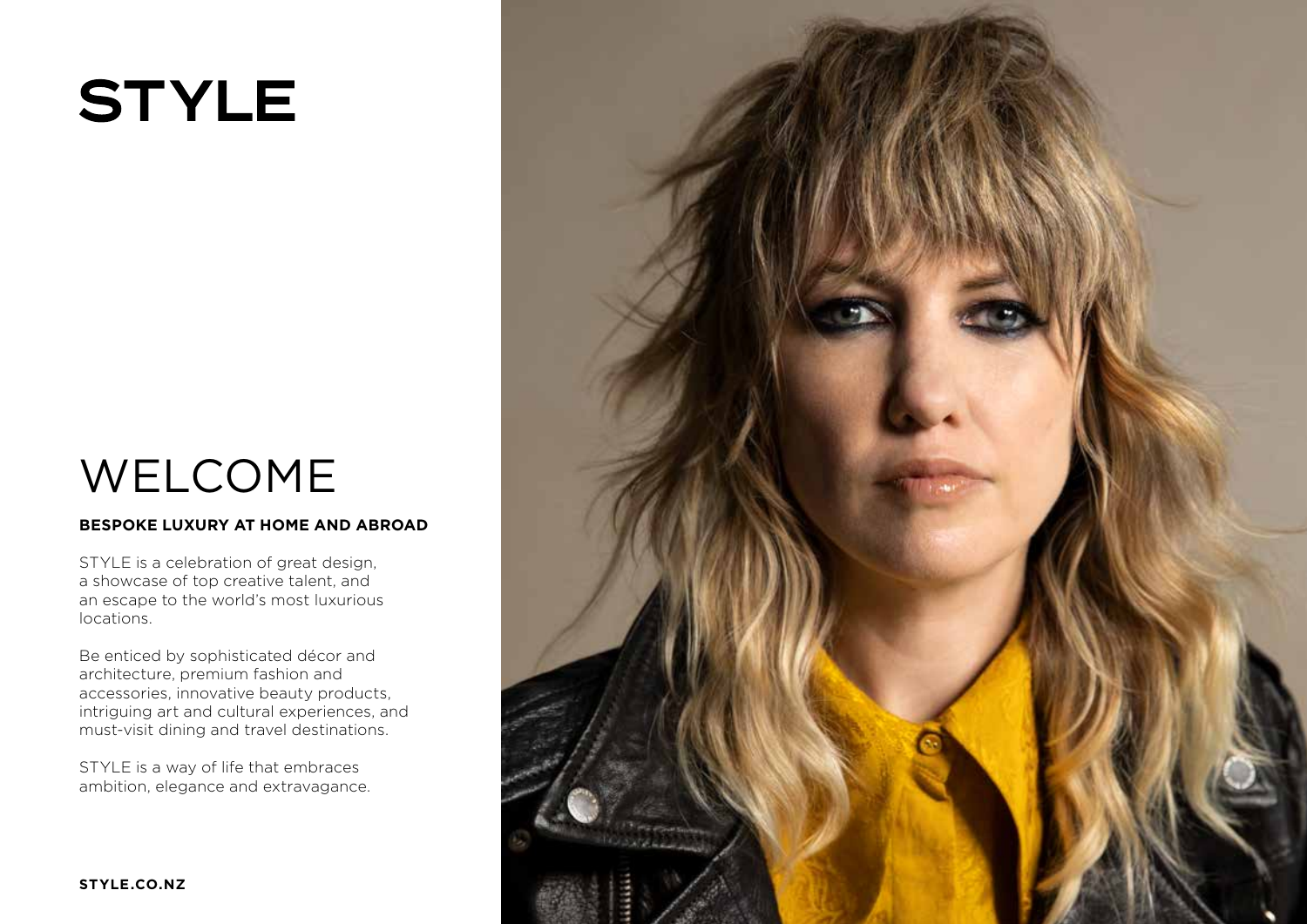

### FROM OUR EDITOR

STYLE reminds us the world is filled with clever and creative people who deserve to be celebrated. The STYLE reader supports and seeks out innovation, whether it's by filling their homes and wardrobes with beautiful things, eating and drinking at fabulous bars and restaurants, or embarking on adventures across New Zealand and the world. Life is short – indulge where you can, and let STYLE inspire you.

Ashley Wallace Editor

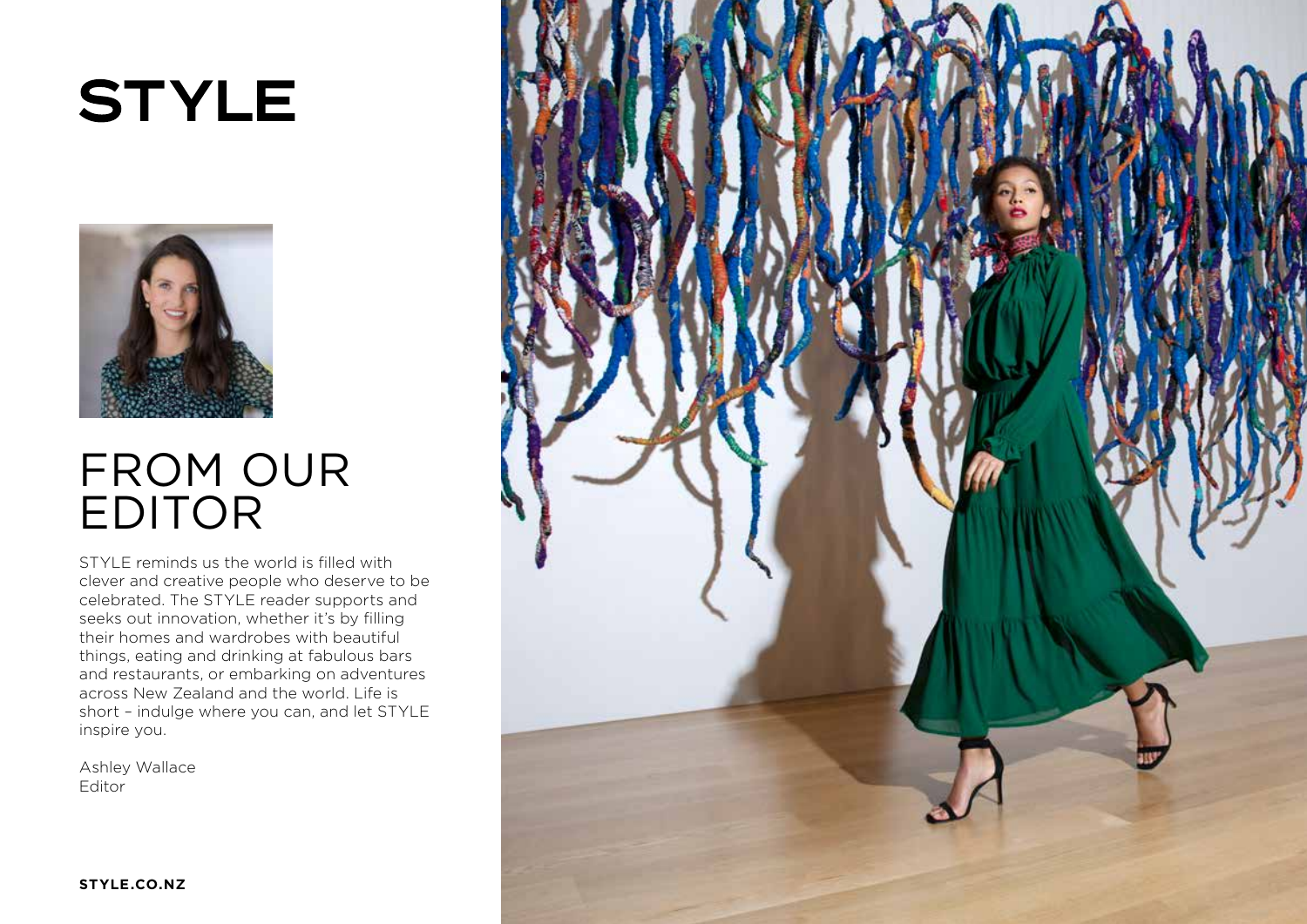### OUR UNIVERSE

CORE DEMOGRAPHIC AGE 25-59

> WEEKLY SPEND ON CLOTHING & FOOTWEAR \$780k

INTEND TO TRAVEL INTERNATIONALLY IN THE NEXT YEAR 52%

AVERAGE ANNUAL INCOME \$116.5k

WEEKLY SPEND ON SKINCARE & MAKEUP \$2.3M

LIVE IN METROPOLITAN AREAS 63%

> WEEKLY SPEND ON JEWELLERY & **WATCHES** \$317k

MORE LIKELY TO HAVE A PROFESSIONAL **OCCUPATION** 60%

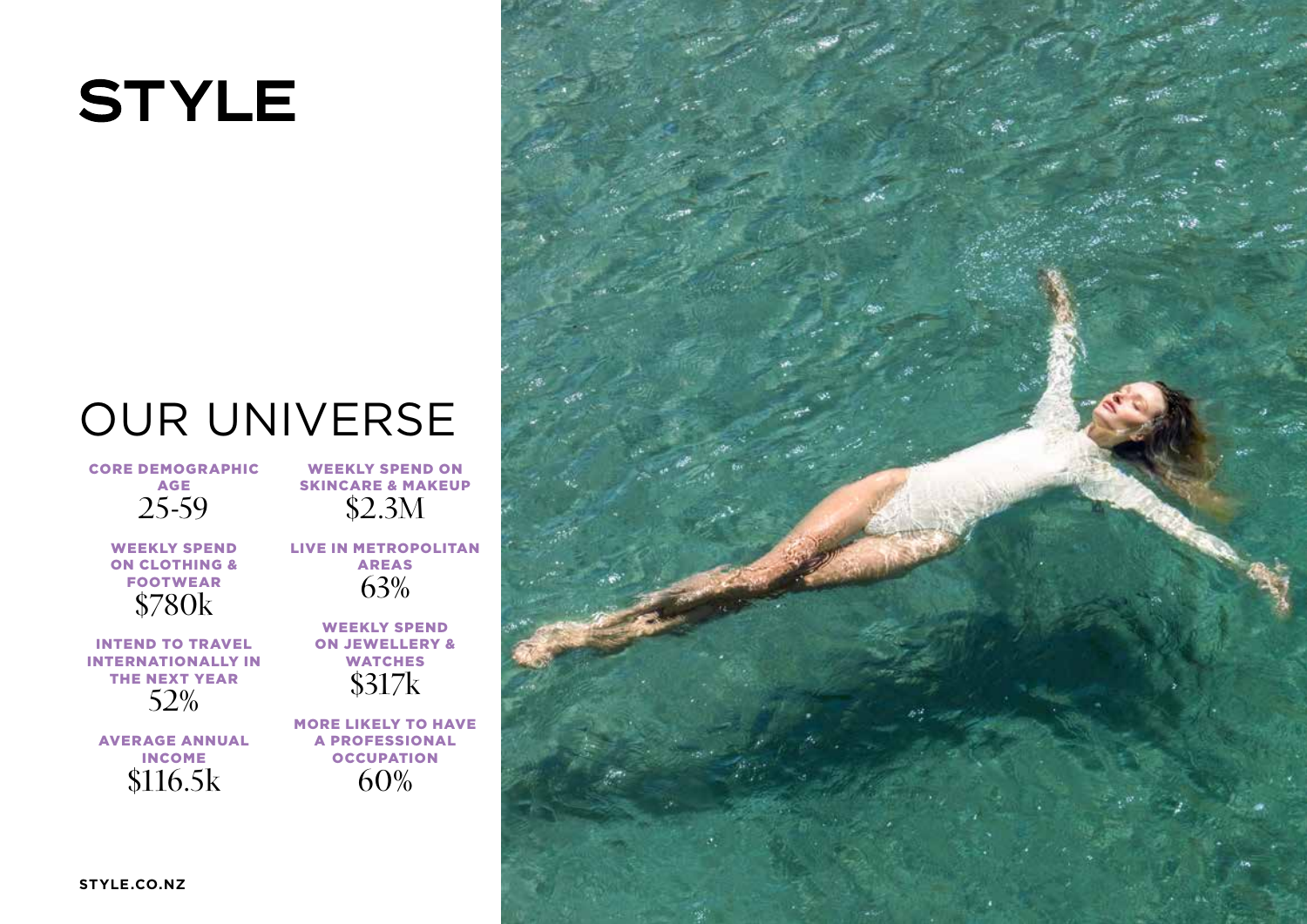## **STYLE** OUR PILLARS



### THE EDIT

A carefully curated selection of must-haves, including lust-worthy accessories, up-to-the-minute design, not-to-be-missed cultural events, new releases in beauty and more. It's the best of the season, and the news you need to know from across each of our pillars, ready to be consumed and enjoyed in bite size.

### DESIGN

Discover the world's most amazing homes and bring yourself up to date with the latest international design trends. Learn how to elevate your interiors with new-season fabrics, wallpapers and paint, showcased and photographed in a creative setting by top interiors stylists and photographers.



### CULTURE

Our comprehensive culture section offers a deep exploration into the arts in Aotearoa. Unique cultural experiences are an integral part of the STYLE reader's lifestyle. STYLE works closely with renowned art galleries, theatres and museums to provide readers with exclusive features from New Zealand and around the globe.



### BEAUTY

STYLE talks to a highly engaged, beauty-obsessed audience that looks to our print and digital offerings for the latest beauty advice. Our readers trust our opinion and use STYLE as a valuable tool when investing in beauty products. Each week, STYLE readers spend more than \$2.3 million on fragrance and skincare.



### **ACCESSORIES**

The season's most coveted accessories leap off the page each issue in exclusive photo shoots that present the newest, must-have pieces for the discerning reader. Going behind the scenes, we also interview designers and creatives for a deeper look into the accessories collections sure to become the season's standouts.



### FASHION

Each season, STYLE scouts unique and inspiring locations to bring key fashion trends to life. STYLE works with leading photographers, stylists and models to create evocative fashion content, with a focus on high-end clothing and accessories from noteworthy local and international designers.



### **CONCIERGE**

Concierge is your go-to for memorable experiences. Whether it's travelling, drinking, dining or driving, this is your guide to a life well lived. From restaurants, bars and wineries to shopping guides, travel tips and car reviews, Concierge proves that curating a stylish lifestyle is not just about what you have, but what you do.

**STYLE.CO.NZ**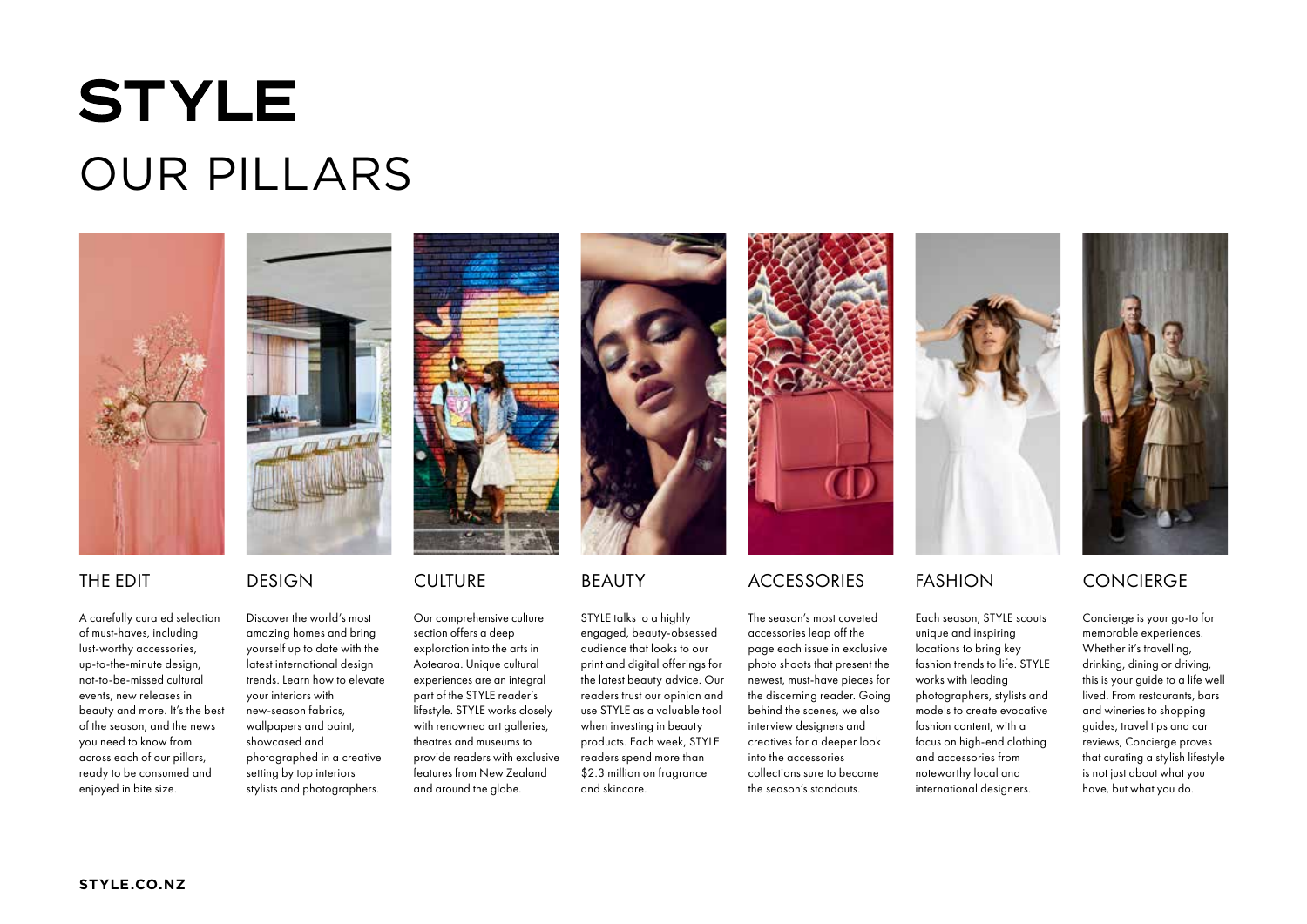### STYLE.CO.NZ

The STYLE universe extends beyond the pages of our magazine. The integration of STYLE across digital and social media platforms inspires a closer connection and higher engagement with STYLE's inquisitive audience.

STYLE.CO.NZ offers further exploration of each of the STYLE pillars, updating our readers daily with the latest in design, culture, beauty, accessories, fashion and concierge.

Each week the STYLE EDM is delivered to our ever-expanding audience and features the latest news, trends and launches.

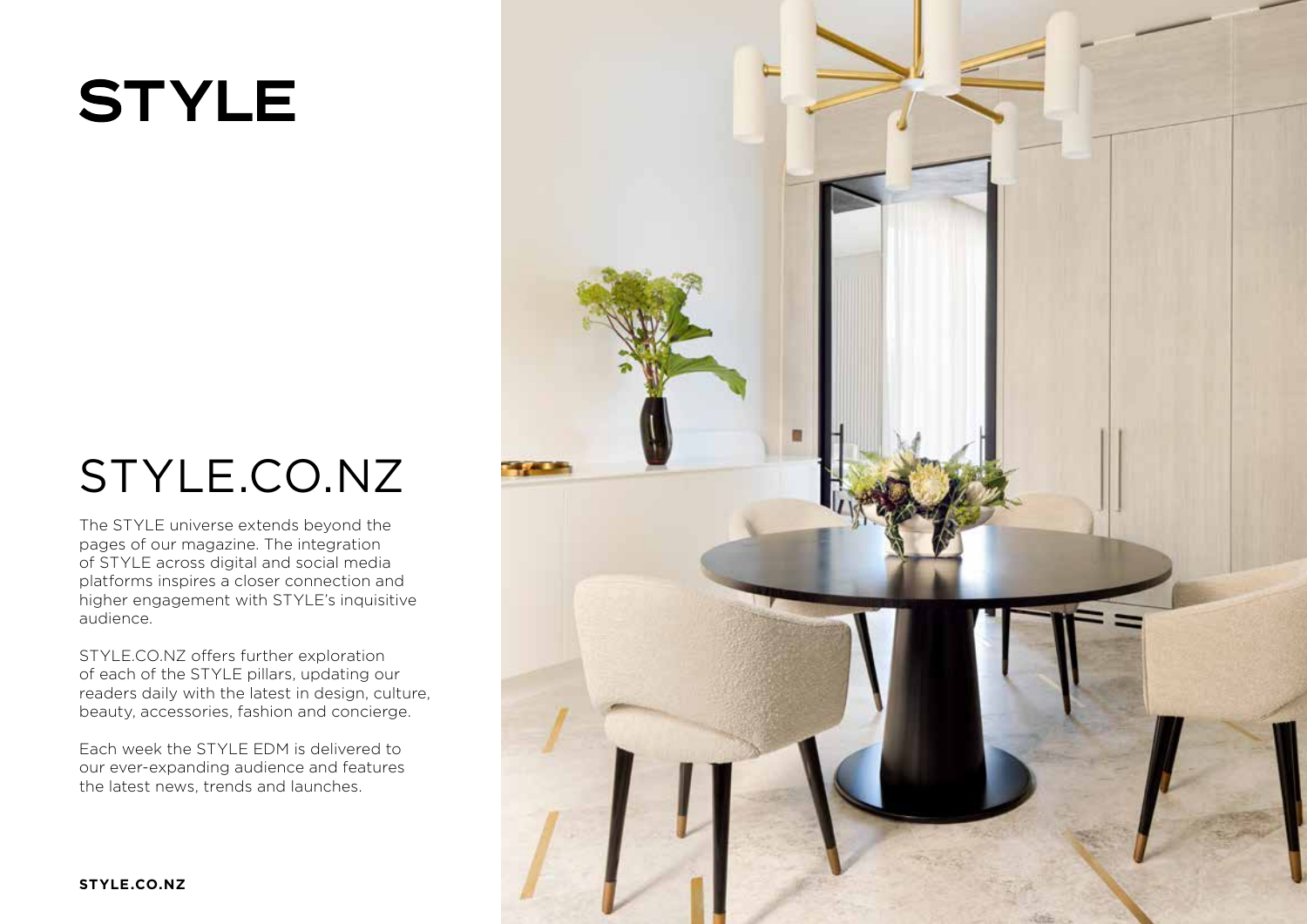### PARTNERSHIPS

The STYLE team are specialists in creating effective integrated content and advertising campaigns. We work with our clients to realise their vision and produce content that can be deployed across a range of channels.

### **PHOTOGRAPHY**

Art directed and produced by STYLE, beautiful shoots are created through close consultation between the client and our talented creatives.

### **ADVERTORIAL CREATION**

The STYLE team collaborates with clients to create bespoke content that engages our audience and delivers the desired result.

### **VIDEO CONTENT**

STYLE works with a talented team of videographers adept at creating compelling moving image campaigns.

### **EVENTS**

From beauty masterclasses to intimate reader dinners, STYLE events attract engaged readers with high disposable incomes and varied interests.







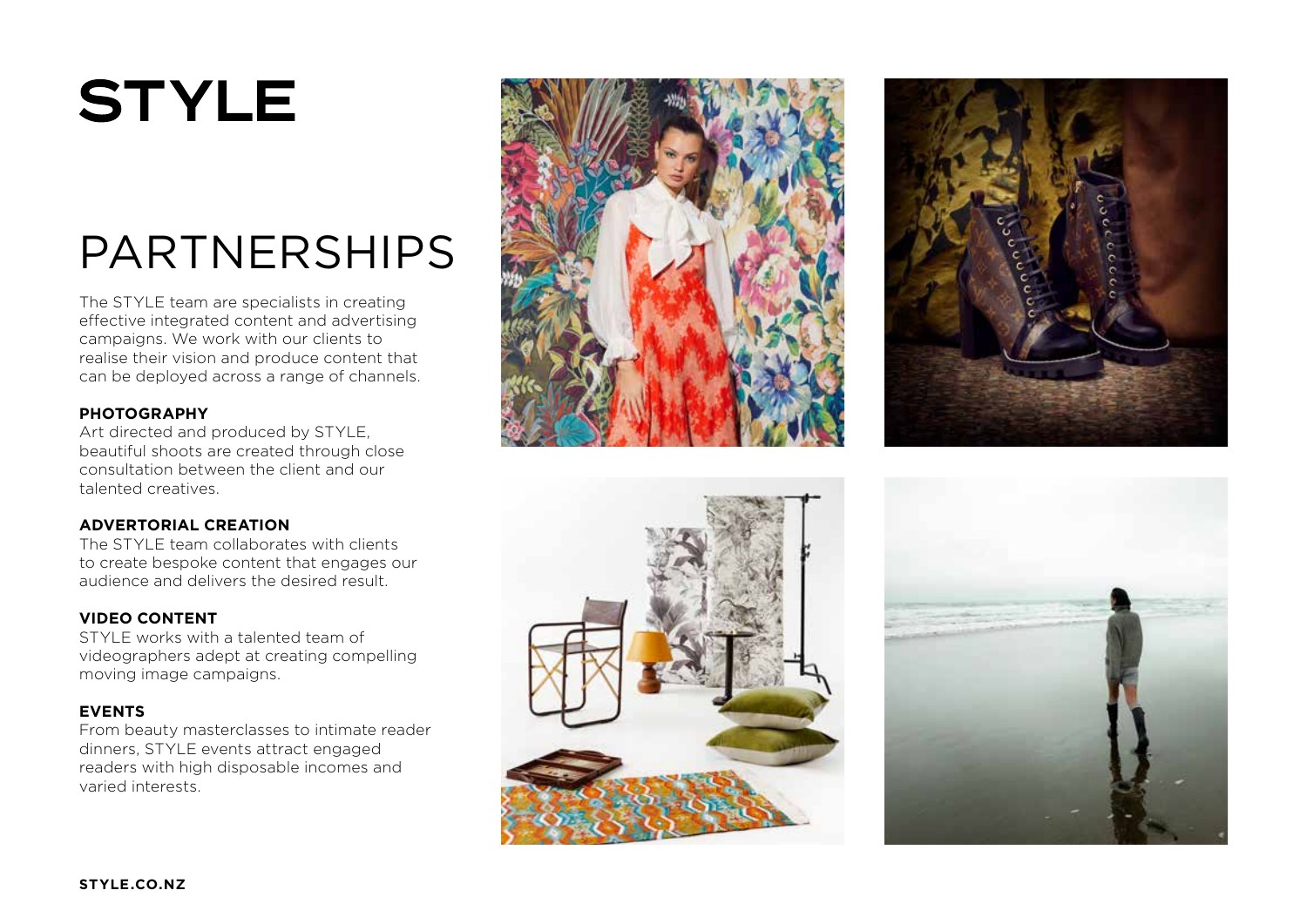### ADVERTISING RATES & DEADLINES

#### PRINT RATES

| <b>ADVERTISEMENT</b>                    | <b>RATE</b>     |
|-----------------------------------------|-----------------|
| DOUBLE PAGE SPREAD                      | $$14.750 + GST$ |
| <b>FULL PAGE</b>                        | $$7.500 + GST$  |
| HALF PAGE (H/V)                         | $$4.300 + GST$  |
| THIRD PAGE (H/V)                        | $$2.860 + GST$  |
| INSIDE FRONT COVER, DPS                 | $$17,700 + GST$ |
| <b>OUTSIDE BACK COVER</b>               | $$9.000 + GST$  |
| Print rates exclude GST and are in NZD. |                 |

Co-created content and advertorials will be quoted separately.

### DEADLINES & ON-SALE DATES

| <b>DEADLINES</b>     | <b>AUTUMN</b><br>2022 | <b>WINTER</b><br>2022 | <b>SPRING</b><br>2022 | <b>SUMMER</b><br>2023 |
|----------------------|-----------------------|-----------------------|-----------------------|-----------------------|
| ADVERTISING MATERIAL | 25-Feb                | 27-May                | $26 - Aug$            | $11-Nov$              |
| ADVERTISING BOOKING  | 23-Feb                | $25-Mav$              | 24-Aug                | $9-Nov$               |
| ADVERTORIAL BOOKING  | $11$ -Feb             | 13-May                | 12-Aug                | $28-Oct$              |
| <b>CANCELLATION</b>  | 28-Jan                | 29-Apr                | $29 -$ Jul            | $14$ -Oct             |
| <b>ON-SALE DATE</b>  | 21-Mar                | $20 - \frac{1}{2}$    | 19-Sep                | 5-Dec                 |

### DIGITAL RATES

| <b>ADVERTISEMENT</b>                              | <b>RATE</b> |
|---------------------------------------------------|-------------|
| RUN OF SITE CAMPAIGN (MREC, LEADERBOARD, SKINS)   | \$30 cpm    |
| CATEGORY EXCLUSIVE (MREC, LEADERBOARD, SKINS)     | \$60 cpm    |
| HOMEPAGE TAKEOVER (MREC, LEADERBOARD, SKINS)      | \$120 cpm   |
| SPONSORED FEATURE INCLUDING FACEBOOK + EDM        | \$4.000     |
| STYLE E-NEWSLETTER LEADERBOARD, MREC OR INCLUSION | \$500       |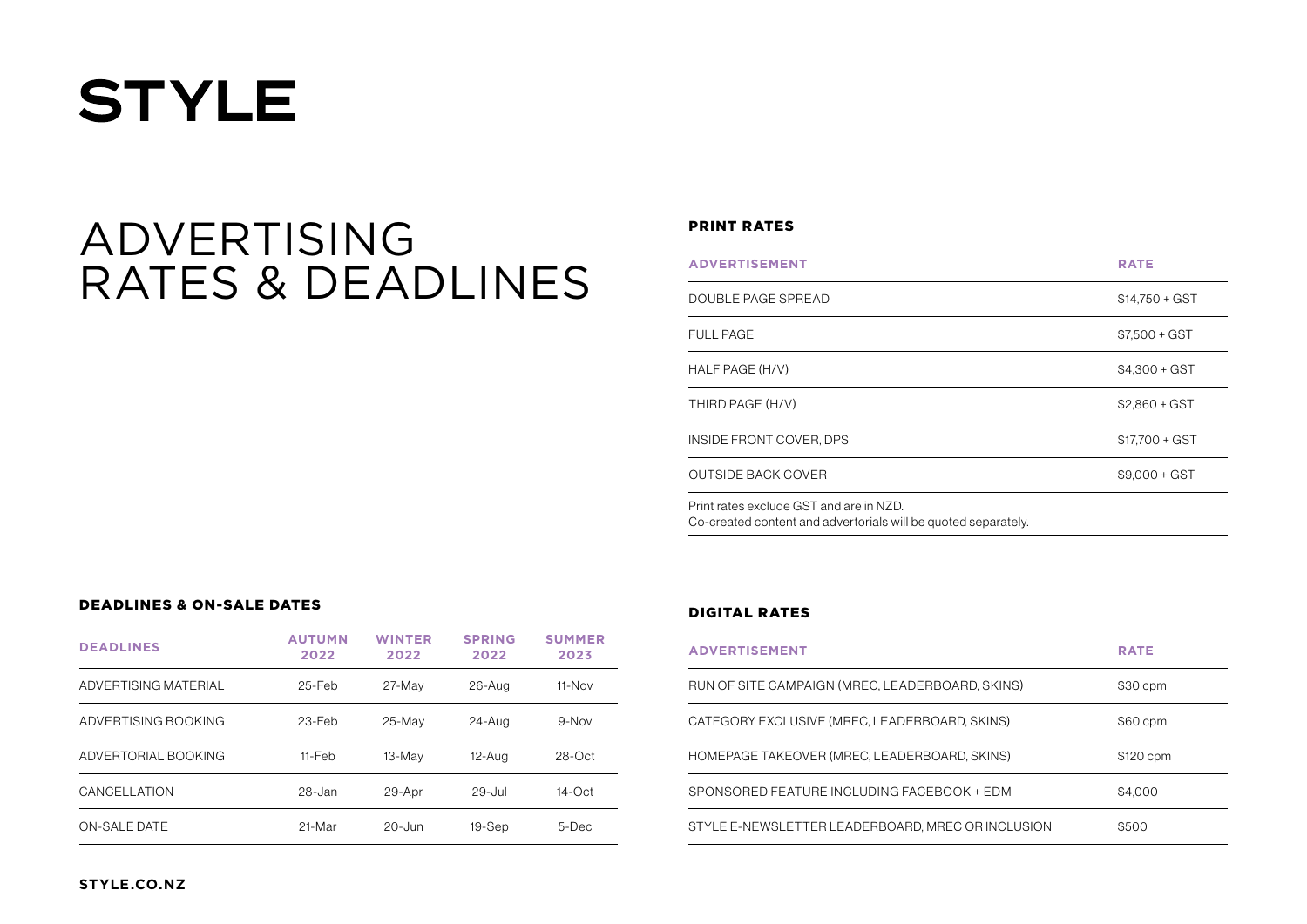## **STYLE** SPECIFICATIONS

### MAGAZINE

### **DOUBLE-PAGE SPREAD**<br>Trim-450mm x 297mm

Trim: 450mm x 297mm Safe Type: 440mm x 287mm (excluding 20mm gutter) With Bleed: 460mm x 307mm

### **FULL PAGE**<br>Trim: 225

225mm x 297mm Safe Type: 215mm x 287mm With Bleed: 235mm x 307mm

### **HALF-PAGE VERTICAL**<br>Trim: 112mm x 297mm

112mm x 297mm Safe Type: 102mm x 287mm With Bleed: 122mm x 307mm

### HALF-PAGE HORIZONTAL

225mm x 148mm Safe Type: 215mm x 138mm With Bleed: 235mm x 158mm

### **THIRD-PAGE VERTICAL**<br>Trim. 75mm x 297mm

75mm x 297mm Safe Type: 65mm x 287mm With Bleed: 85mm x 307mm

### DIGITAL

**LEADERBOARD** 

728 x 90, jpeg, animated GIF, HTML5

#### MOBILE LEADERBOARD 320 x 50, jpeg, animated GIF, HTML5

MREC

300 x 250, jpeg, animated GIF, HTML5. Max file size is 50kb

#### SKINS (WEBSITE ONLY)

Supply 2 separate files, each one to be 460w x 1200h, jpeg, animated GIF. Max file size 80-100kb.



### **THIRD-PAGE HORIZONTAL**<br>Trim-225mm x 99mm

Trim: 225mm x 99mm Safe Type: 215mm x 89mm With Bleed: 235mm x 109mm

#### Please ensure all material supplied:

- Includes Crop Marks
- Includes 5mm Bleed on all sides
- Exported as Print Ready PDF
- DPS ads to be supplied as two individual left and right hand pages

### SKIN SAFE SPACE

140px in from the edge of content area. This is the space that will be viewed on all browsers.

#### SKIN FILLER SPACE

320px of the skin's width filler space. How much of this space is viewed will depend on the browser. Try to avoid putting any text in this area, just an image.

#### SOCIAL MEDIA & CONTENT

Please supply images in a jpeg, or tiff file, minimum 5MB. Please supply logos in vector eps or ai files.